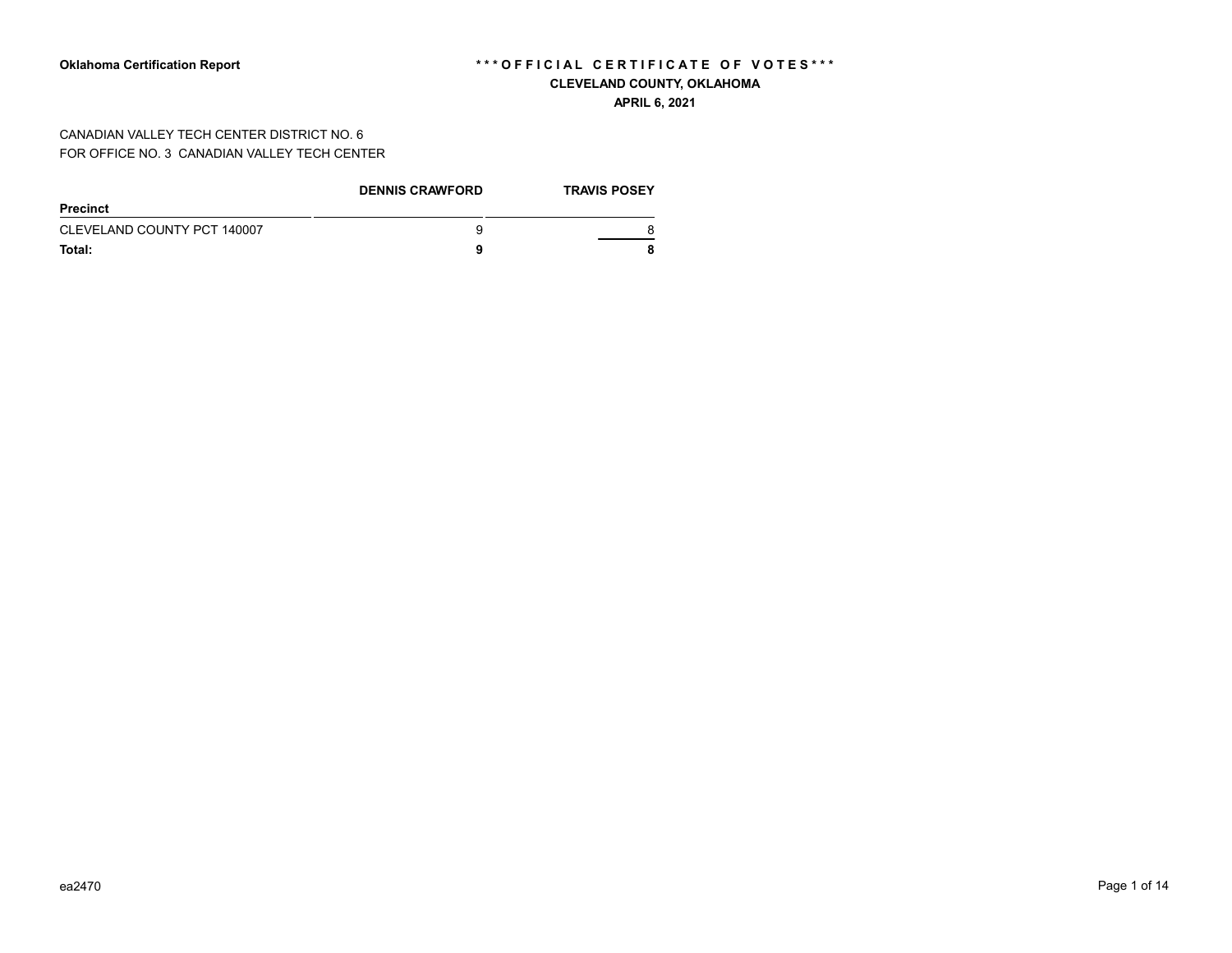#### **APRIL 6, 2021**

#### CITY OF NEWCASTLE

FOR COUNCILMEMBER, WARD NO. 4 CITY OF NEWCASTLE

|                             | <b>KARL D. NAIL</b> | <b>SPENCER HOUSLEY</b> |
|-----------------------------|---------------------|------------------------|
| Precinct                    |                     |                        |
| CLEVELAND COUNTY PCT 140039 |                     |                        |
| Total:                      |                     |                        |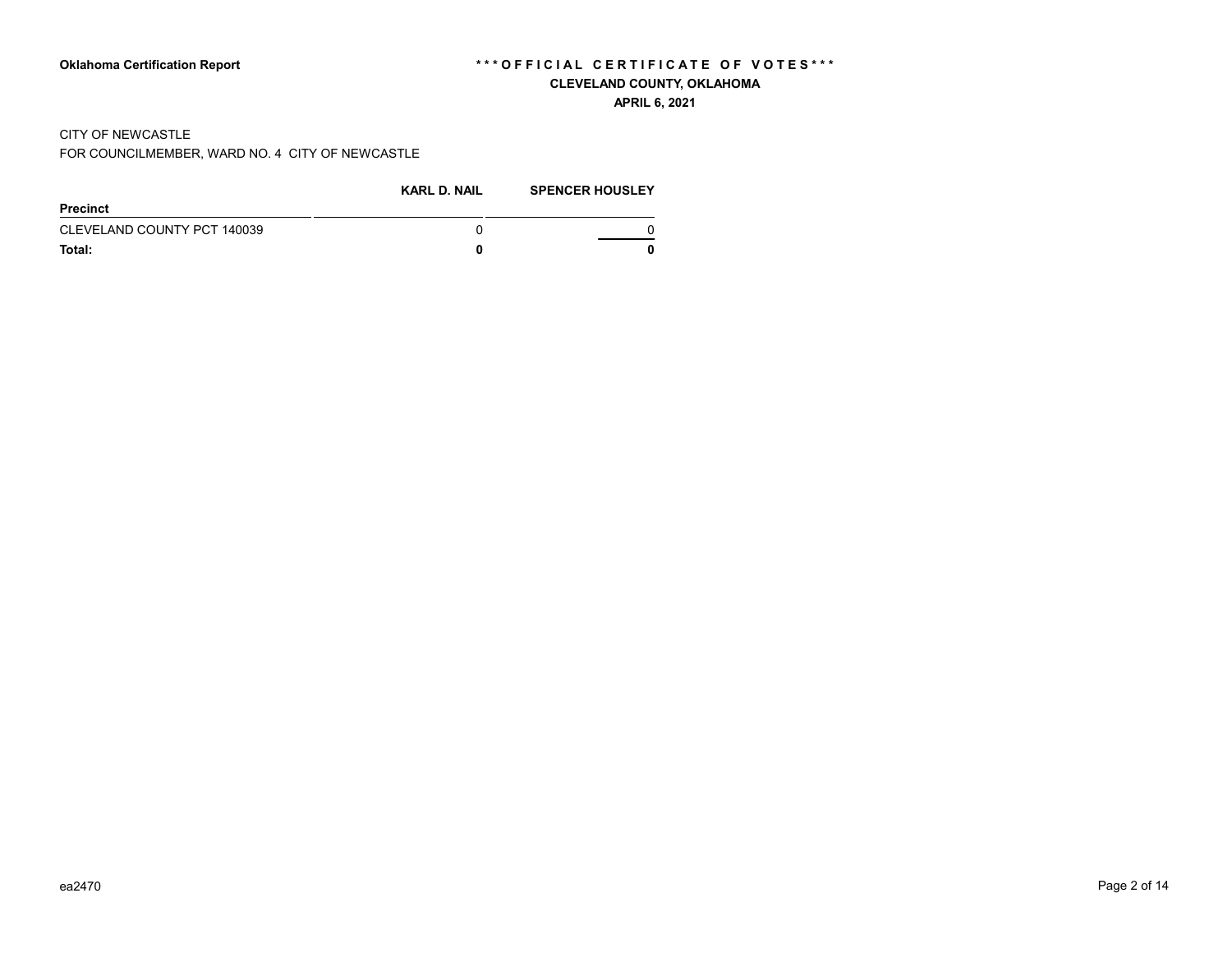#### **APRIL 6, 2021**

#### CITY OF NEWCASTLE

FOR COUNCILMEMBER, WARD NO. 2 (UNEXPIRED TERM) CITY OF NEWCASTLE

|                             | <b>MARCI L. WHITE</b> | <b>PATTI STEEN</b> |
|-----------------------------|-----------------------|--------------------|
| Precinct                    |                       |                    |
| CLEVELAND COUNTY PCT 140039 |                       |                    |
| Total:                      |                       |                    |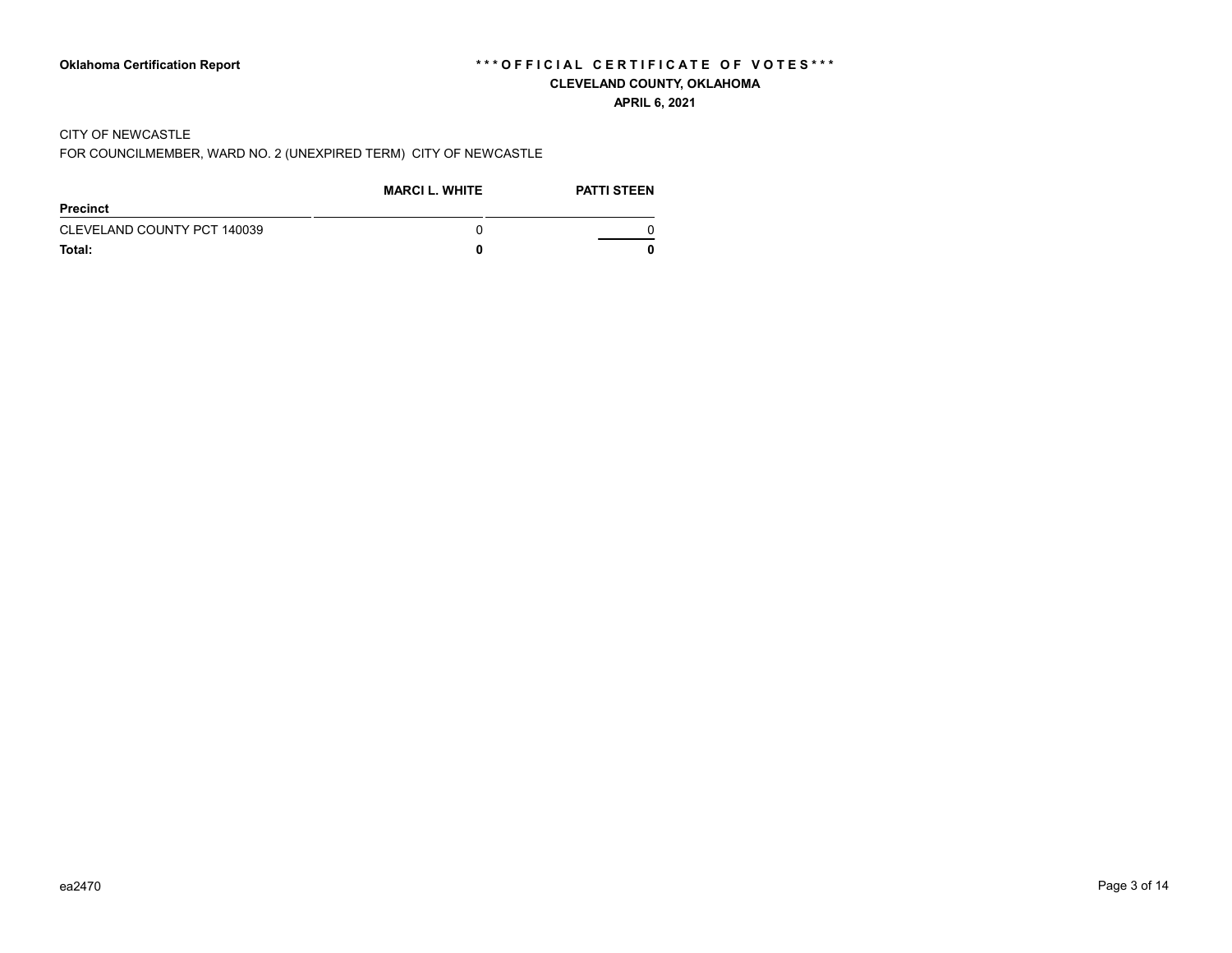#### CITY OF NOBLE FOR MAYOR CITY OF NOBLE

|                             | <b>FORREST MITCHELL</b> | <b>PHIL FREEMAN</b> |
|-----------------------------|-------------------------|---------------------|
| <b>Precinct</b>             |                         |                     |
| CLEVELAND COUNTY PCT 140029 | 30                      | 78                  |
| CLEVELAND COUNTY PCT 140057 | 130                     | 140                 |
| Total:                      | 160                     | 218                 |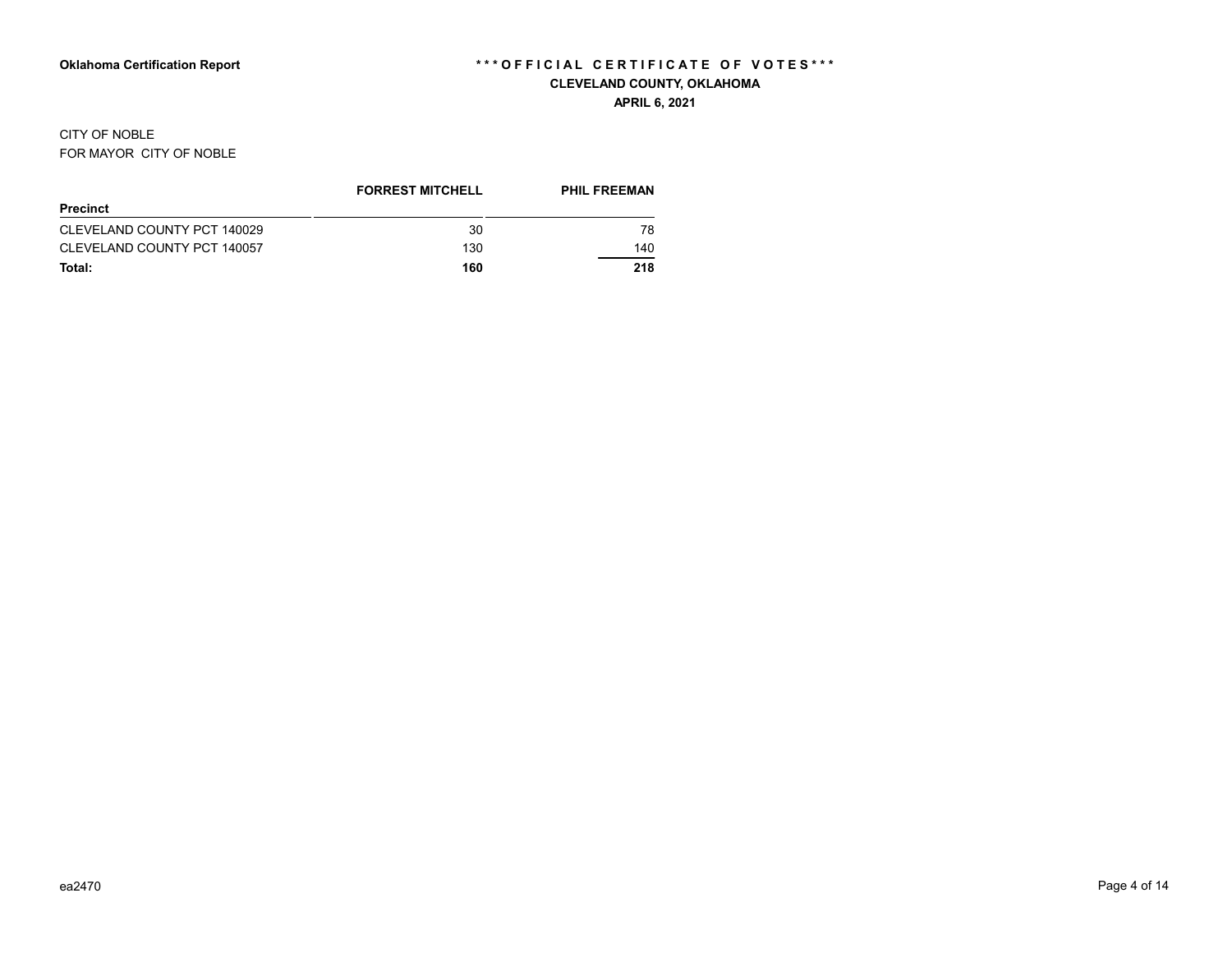# CITY OF NOBLE

FOR COUNCILMEMBER WARD 3 CITY OF NOBLE

|                             | <b>RANDY W. HILL</b> | <b>GARY HICKS</b> |
|-----------------------------|----------------------|-------------------|
| Precinct                    |                      |                   |
| CLEVELAND COUNTY PCT 140029 | 12                   | 9                 |
| CLEVELAND COUNTY PCT 140057 | 39                   | 53                |
| Total:                      | 51                   | 62                |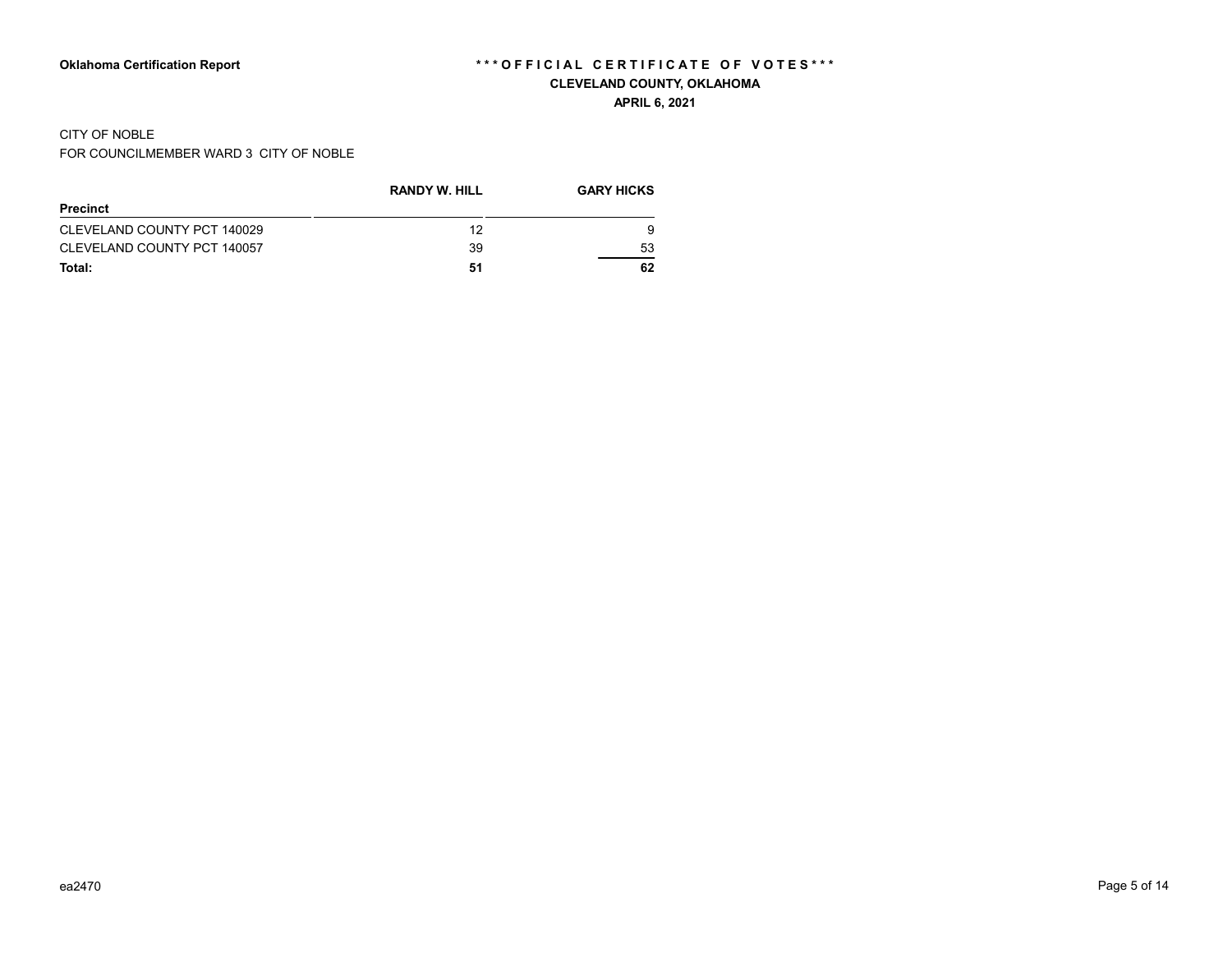#### CITY OF NORMAN

FOR COUNCILMEMBER WARD 3 CITY OF NORMAN

|                             | <b>ALISON A. PETRONE</b> | <b>KELLY LYNN</b> |
|-----------------------------|--------------------------|-------------------|
| <b>Precinct</b>             |                          |                   |
| CLEVELAND COUNTY PCT 140027 | 526                      | 710               |
| CLEVELAND COUNTY PCT 140039 | 323                      | 285               |
| CLEVELAND COUNTY PCT 140053 | 664                      | 639               |
| CLEVELAND COUNTY PCT 140071 | 151                      | 178               |
| CLEVELAND COUNTY PCT 140073 | 2                        | 23                |
| CLEVELAND COUNTY PCT 140074 | 266                      | 292               |
| Total:                      | 1,932                    | 2.127             |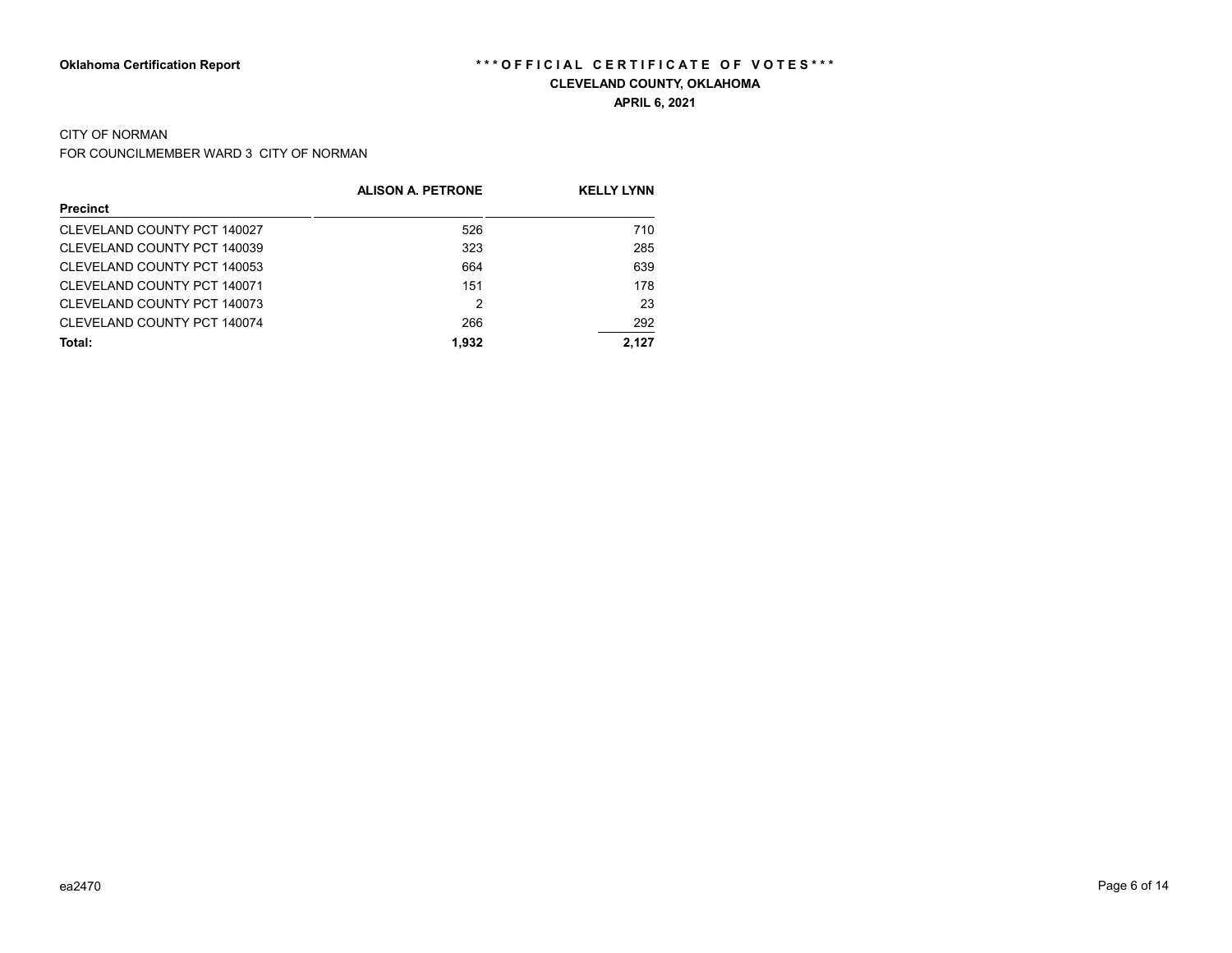## CITY OF NORMAN

PROPOSITION CITY OF NORMAN

|                                    | <b>FOR THE PROPOSITION -</b> | <b>AGAINST THE</b>      |
|------------------------------------|------------------------------|-------------------------|
| <b>Precinct</b>                    | YES                          | <b>PROPOSITION - NO</b> |
| CLEVELAND COUNTY PCT 140001        | 178                          | 112                     |
| CLEVELAND COUNTY PCT 140002        | 36                           | 24                      |
| CLEVELAND COUNTY PCT 140003        | 87                           | 28                      |
| CLEVELAND COUNTY PCT 140006        | 148                          | 32                      |
| CLEVELAND COUNTY PCT 140008        | 100                          | 23                      |
| CLEVELAND COUNTY PCT 140011        | 191                          | 43                      |
| CLEVELAND COUNTY PCT 140012        | 129                          | 127                     |
| CLEVELAND COUNTY PCT 140013        | 10                           | 2                       |
| CLEVELAND COUNTY PCT 140014        | 58                           | 10                      |
| CLEVELAND COUNTY PCT 140015        | 137                          | 38                      |
| CLEVELAND COUNTY PCT 140018        | 107                          | 35                      |
| CLEVELAND COUNTY PCT 140019        | 266                          | 72                      |
| CLEVELAND COUNTY PCT 140025        | 36                           | 129                     |
| CLEVELAND COUNTY PCT 140026        | 171                          | 94                      |
| CLEVELAND COUNTY PCT 140027        | 815                          | 417                     |
| CLEVELAND COUNTY PCT 140028        | 119                          | 44                      |
| CLEVELAND COUNTY PCT 140030        | 98                           | 100                     |
| CLEVELAND COUNTY PCT 140032        | 116                          | 56                      |
| CLEVELAND COUNTY PCT 140035        | 241                          | 106                     |
| CLEVELAND COUNTY PCT 140036        | 15                           | 90                      |
| CLEVELAND COUNTY PCT 140038        | 3                            | $\Omega$                |
| CLEVELAND COUNTY PCT 140039        | 398                          | 212                     |
| CLEVELAND COUNTY PCT 140042        | 190                          | 30                      |
| CLEVELAND COUNTY PCT 140044        | 0                            | 0                       |
| CLEVELAND COUNTY PCT 140045        | 27                           | 53                      |
| CLEVELAND COUNTY PCT 140049        | 11                           | 40                      |
| CLEVELAND COUNTY PCT 140051        | 118                          | 37                      |
| CLEVELAND COUNTY PCT 140053        | 841                          | 456                     |
| CLEVELAND COUNTY PCT 140055        | 170                          | 90                      |
| CLEVELAND COUNTY PCT 140056        | 322                          | 93                      |
| CLEVELAND COUNTY PCT 140059        | 115                          | 30                      |
| <b>CLEVELAND COUNTY PCT 140063</b> | $\mathbf{1}$                 | 8                       |
| CLEVELAND COUNTY PCT 140064        | $\mathbf{1}$                 | 3                       |
| CLEVELAND COUNTY PCT 140065        | $\overline{2}$               | 4                       |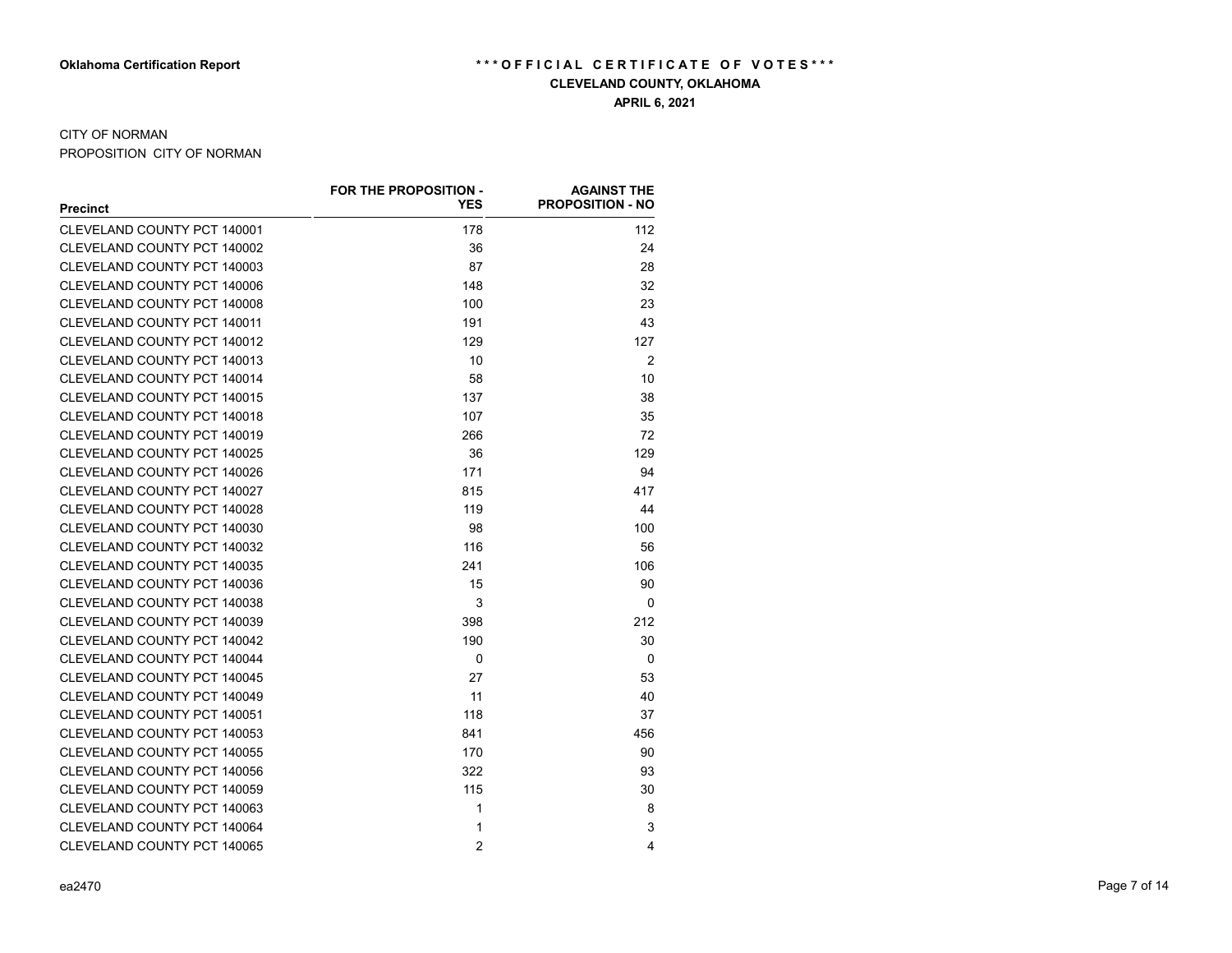# CITY OF NORMAN

PROPOSITION CITY OF NORMAN

|                             | <b>FOR THE PROPOSITION -</b> | <b>AGAINST THE</b>      |
|-----------------------------|------------------------------|-------------------------|
| <b>Precinct</b>             | <b>YES</b>                   | <b>PROPOSITION - NO</b> |
| CLEVELAND COUNTY PCT 140067 | 111                          | 58                      |
| CLEVELAND COUNTY PCT 140068 | 158                          | 75                      |
| CLEVELAND COUNTY PCT 140071 | 214                          | 115                     |
| CLEVELAND COUNTY PCT 140073 | 403                          | 234                     |
| CLEVELAND COUNTY PCT 140074 | 368                          | 192                     |
| CLEVELAND COUNTY PCT 140076 | 114                          | 49                      |
| CLEVELAND COUNTY PCT 140077 | 32                           | 11                      |
| CLEVELAND COUNTY PCT 140078 | $\mathfrak{p}$               | $\overline{2}$          |
| CLEVELAND COUNTY PCT 140081 | 165                          | 68                      |
| CLEVELAND COUNTY PCT 140082 | 218                          | 121                     |
| CLEVELAND COUNTY PCT 140083 | 32                           | 42                      |
| CLEVELAND COUNTY PCT 140089 | 1                            | $\Omega$                |
| CLEVELAND COUNTY PCT 140091 | 7                            | 13                      |
| CLEVELAND COUNTY PCT 140092 | 0                            | $\Omega$                |
| CLEVELAND COUNTY PCT 140093 | 119                          | 28                      |
| CLEVELAND COUNTY PCT 140094 | 20                           | 36                      |
| Total:                      | 7,221                        | 3,682                   |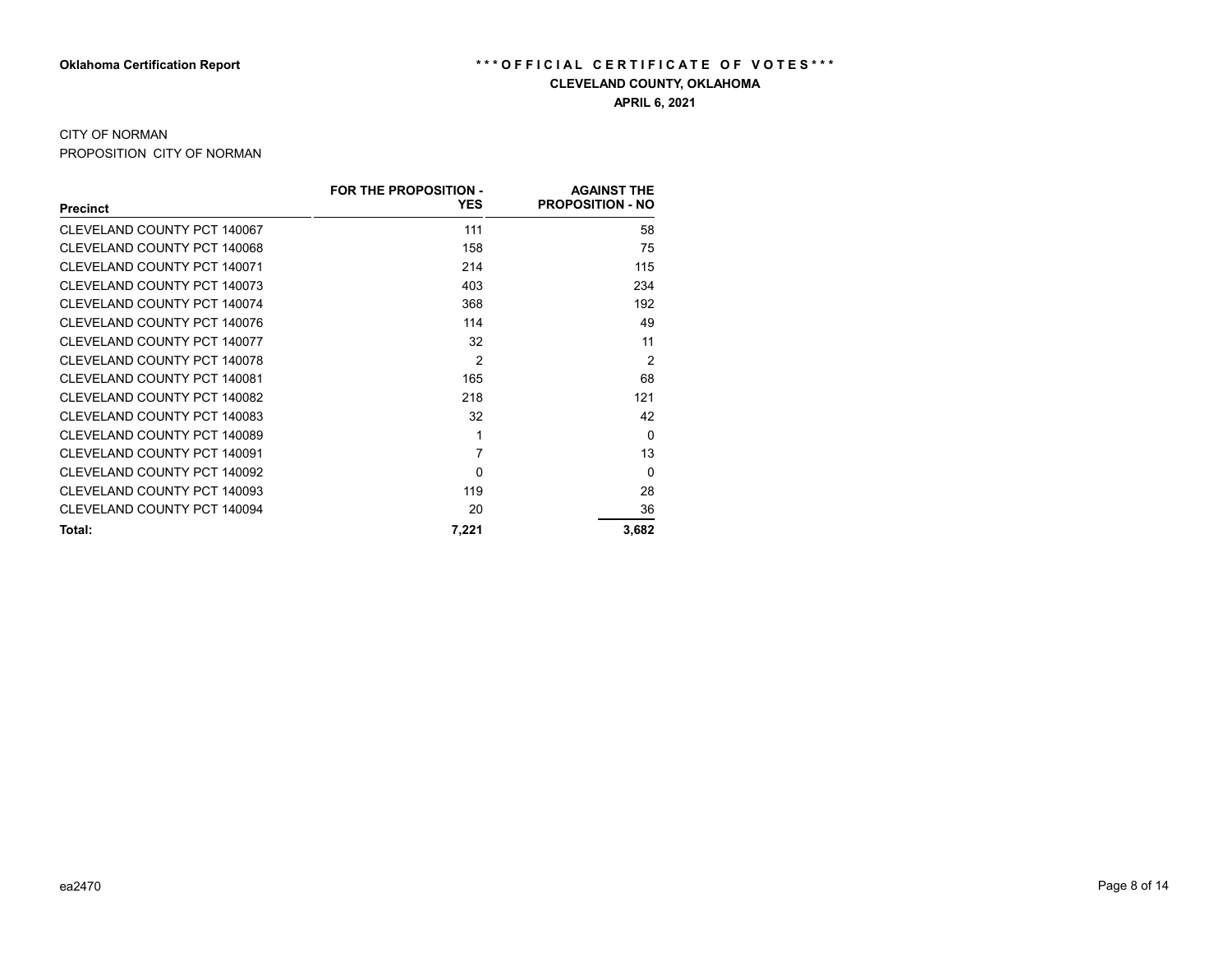#### **APRIL 6, 2021**

#### CITY OF OKLAHOMA CITY

FOR COUNCILMEMBER, WARD 3 CITY OF OKLAHOMA CITY

| Precinct                    | <b>JESSICA</b><br><b>MARTINEZ-BROOKS</b> | <b>BARBARA YOUNG</b> |
|-----------------------------|------------------------------------------|----------------------|
| CLEVELAND COUNTY PCT 140007 | 168                                      | 134                  |
| Total:                      | 168                                      | 134                  |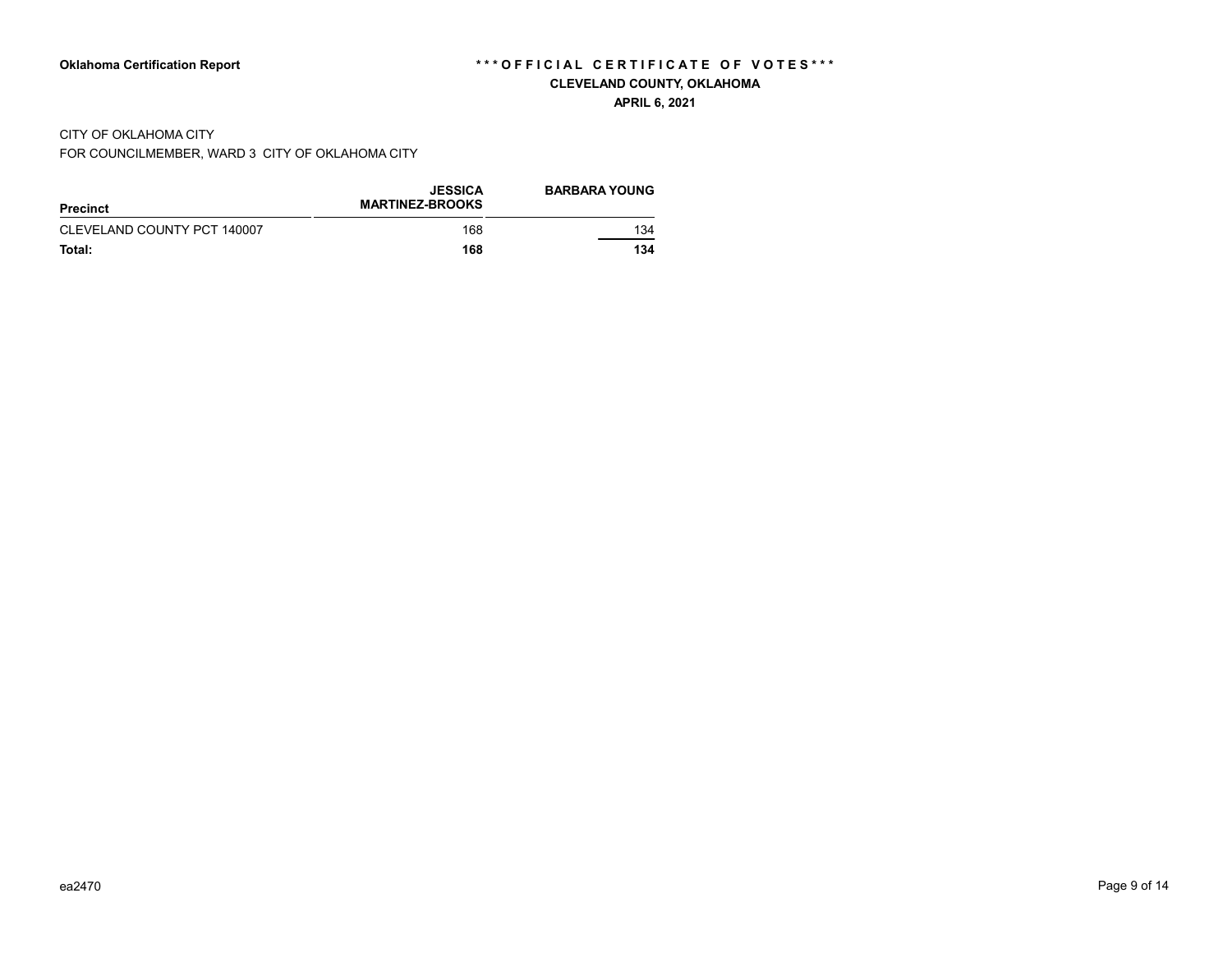**APRIL 6, 2021**

MUSTANG PUBLIC SCHOOLS INDEPENDENT SCHOOL DISTRICT NO. 069 FOR OFFICE NO. 1 MUSTANG PUBLIC SCHOOLS

| Precinct                    | <b>TODD LOVELACE</b> | <b>HEATHER ANN</b><br><b>THOMASSON</b> |
|-----------------------------|----------------------|----------------------------------------|
| CLEVELAND COUNTY PCT 140007 | 14                   |                                        |
| Total:                      | 14                   |                                        |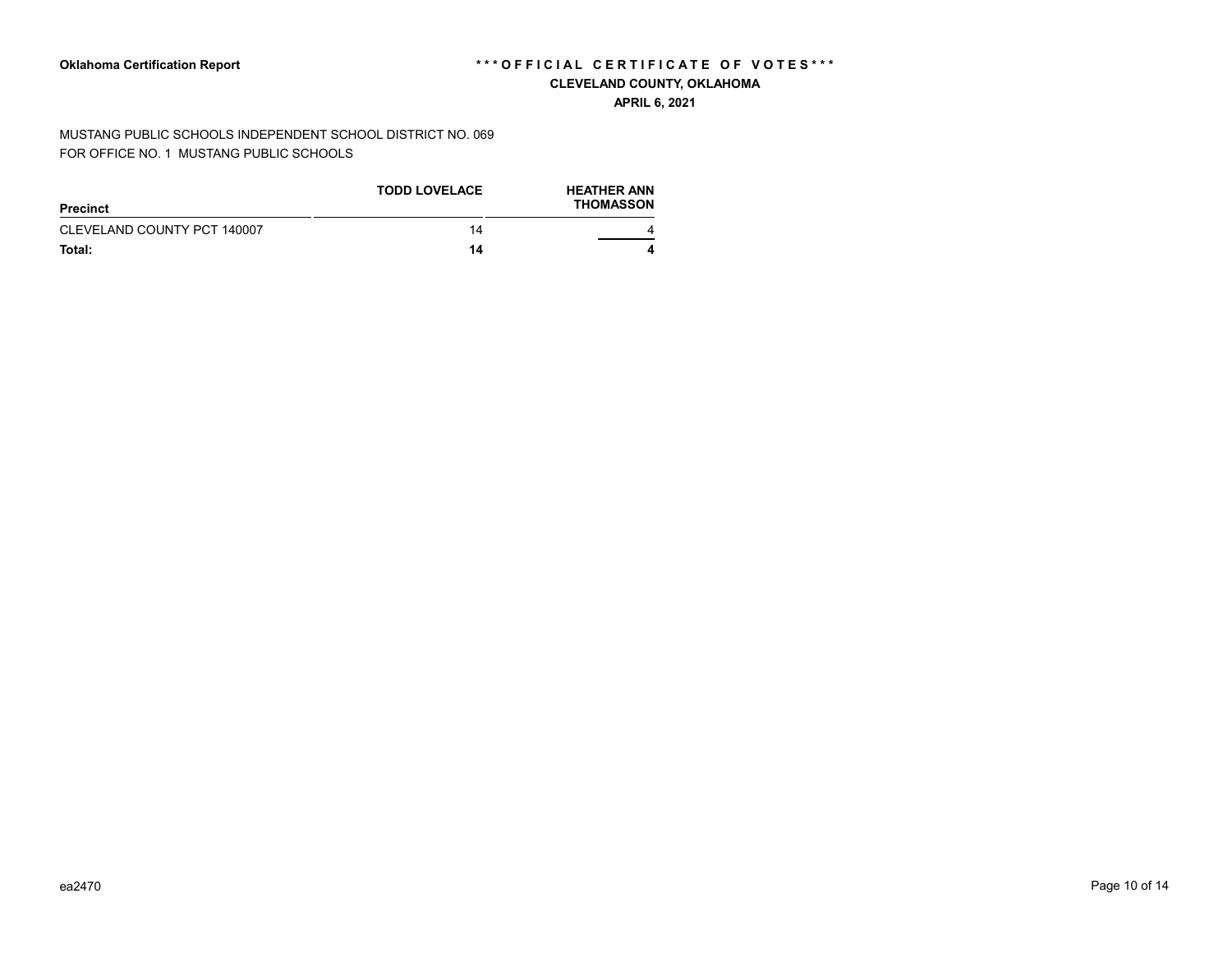#### **APRIL 6, 2021**

MUSTANG PUBLIC SCHOOLS INDEPENDENT SCHOOL DISTRICT NO. 069 PROPOSITION MUSTANG PUBLIC SCHOOLS

| Precinct                    | <b>FOR THE PROPOSITION -</b><br><b>YES</b> | <b>AGAINST THE</b><br><b>PROPOSITION - NO</b> |
|-----------------------------|--------------------------------------------|-----------------------------------------------|
| CLEVELAND COUNTY PCT 140007 | 13                                         |                                               |
| Total:                      | 13                                         |                                               |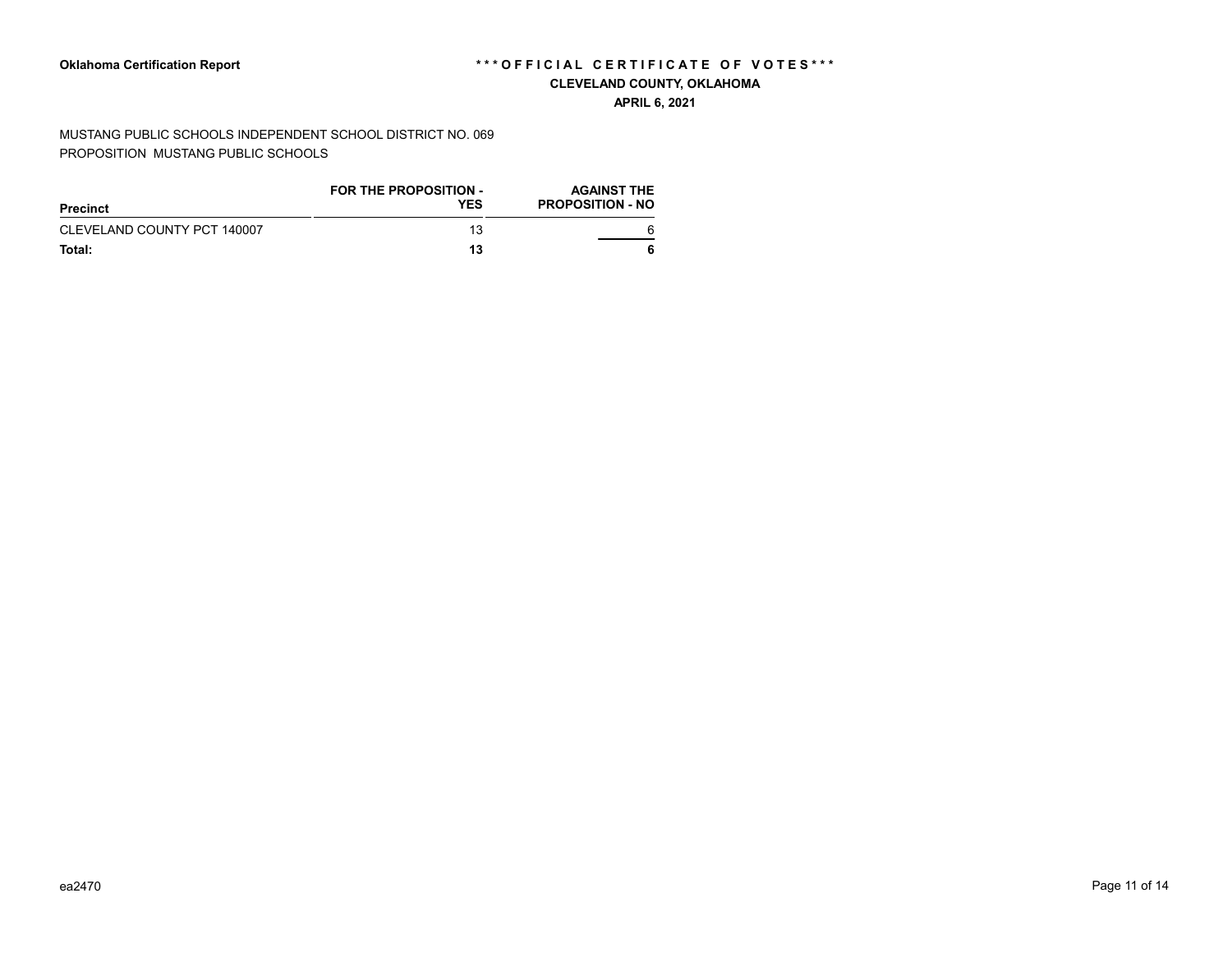# Oklahoma Certification Report *\*\*\** OFFICIAL CERTIFICATE OF VOTES\*\*\*

#### **CLEVELAND COUNTY, OKLAHOMA**

**APRIL 6, 2021**

NORMAN PUBLIC SCHOOLS INDEPENDENT SCHOOL DISTRICT NO. 029 FOR OFFICE NO. 1 NORMAN PUBLIC SCHOOLS

|                             | <b>DIRK O'HARA</b> | <b>PIXIE NICOLE QUIGLEY</b> |
|-----------------------------|--------------------|-----------------------------|
| <b>Precinct</b>             |                    |                             |
| CLEVELAND COUNTY PCT 140011 | 50                 | 66                          |
| CLEVELAND COUNTY PCT 140013 | 4                  |                             |
| CLEVELAND COUNTY PCT 140035 | 271                | 77                          |
| CLEVELAND COUNTY PCT 140039 | 347                | 240                         |
| CLEVELAND COUNTY PCT 140042 | 94                 | 78                          |
| CLEVELAND COUNTY PCT 140051 | 77                 | 78                          |
| CLEVELAND COUNTY PCT 140056 | 238                | 171                         |
| CLEVELAND COUNTY PCT 140057 | $\mathbf{0}$       | $\Omega$                    |
| CLEVELAND COUNTY PCT 140059 | 75                 | 71                          |
| CLEVELAND COUNTY PCT 140067 | 71                 | 77                          |
| CLEVELAND COUNTY PCT 140068 | 135                | 97                          |
| CLEVELAND COUNTY PCT 140074 | 0                  | $\Omega$                    |
| CLEVELAND COUNTY PCT 140092 | $\Omega$           | $\Omega$                    |
| CLEVELAND COUNTY PCT 140093 | 82                 | 65                          |
| MCCLAIN COUNTY PCT 440009   | 28                 | 12                          |
| MCCLAIN COUNTY PCT 440028   |                    | 3                           |
| Total:                      | 1,473              | 1,036                       |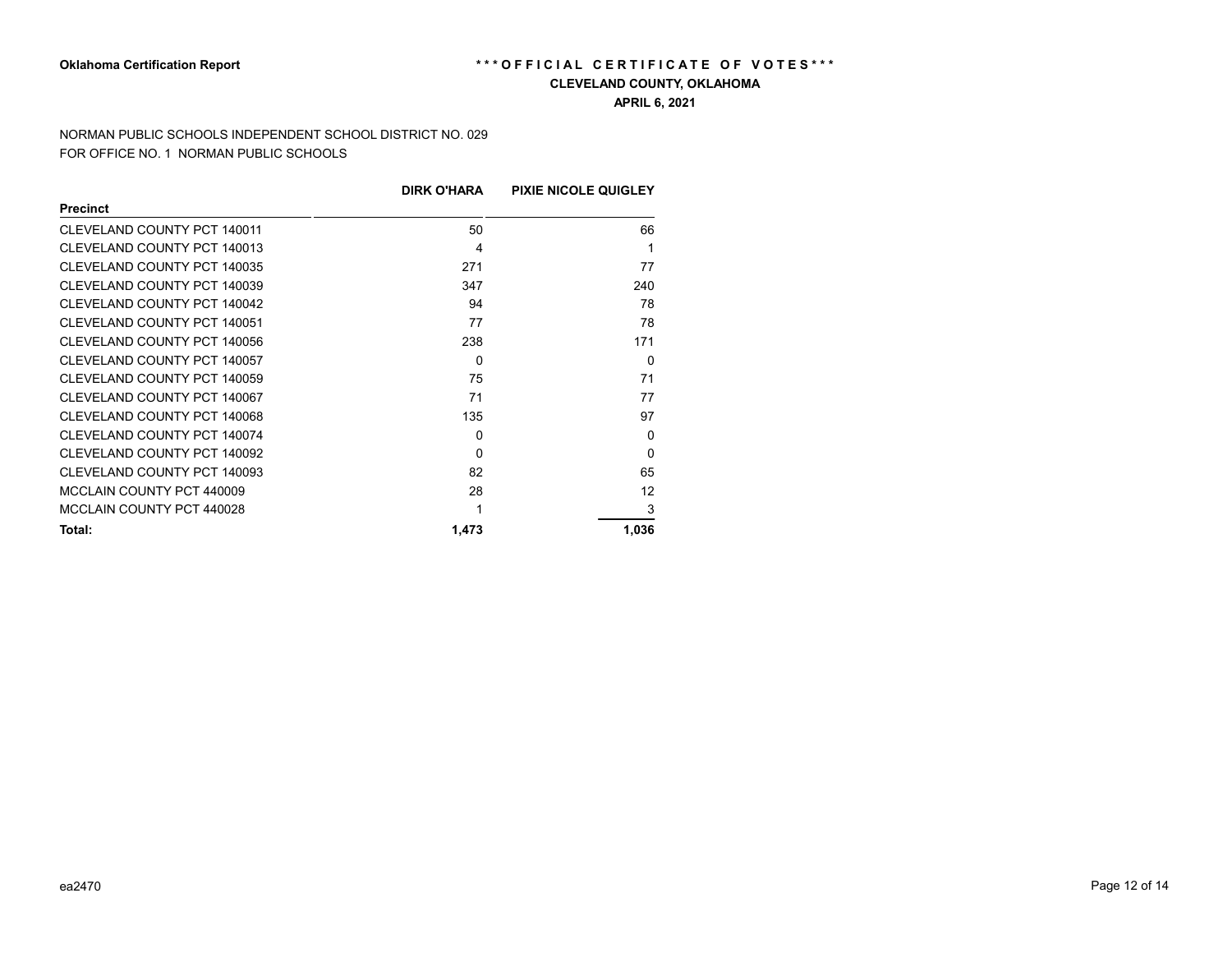#### TOWN OF SLAUGHTERVILLE

FOR BOARD OF TRUSTEES TOWN OF SLAUGHTERVILLE

| <b>Precinct</b>             | <b>TERRELL CLAYTON</b><br><b>THOMPSON</b> | <b>JERRY GARRETT</b> | <b>EUGENE M. DICKSION</b> |
|-----------------------------|-------------------------------------------|----------------------|---------------------------|
|                             |                                           |                      |                           |
| CLEVELAND COUNTY PCT 140029 | 15                                        | 24                   | 32                        |
| CLEVELAND COUNTY PCT 140034 |                                           | 6                    | 9                         |
| CLEVELAND COUNTY PCT 140038 |                                           | 4                    |                           |
| CLEVELAND COUNTY PCT 140095 | 20                                        | 23                   | 21                        |
| Total:                      | 39                                        | 57                   | 67                        |